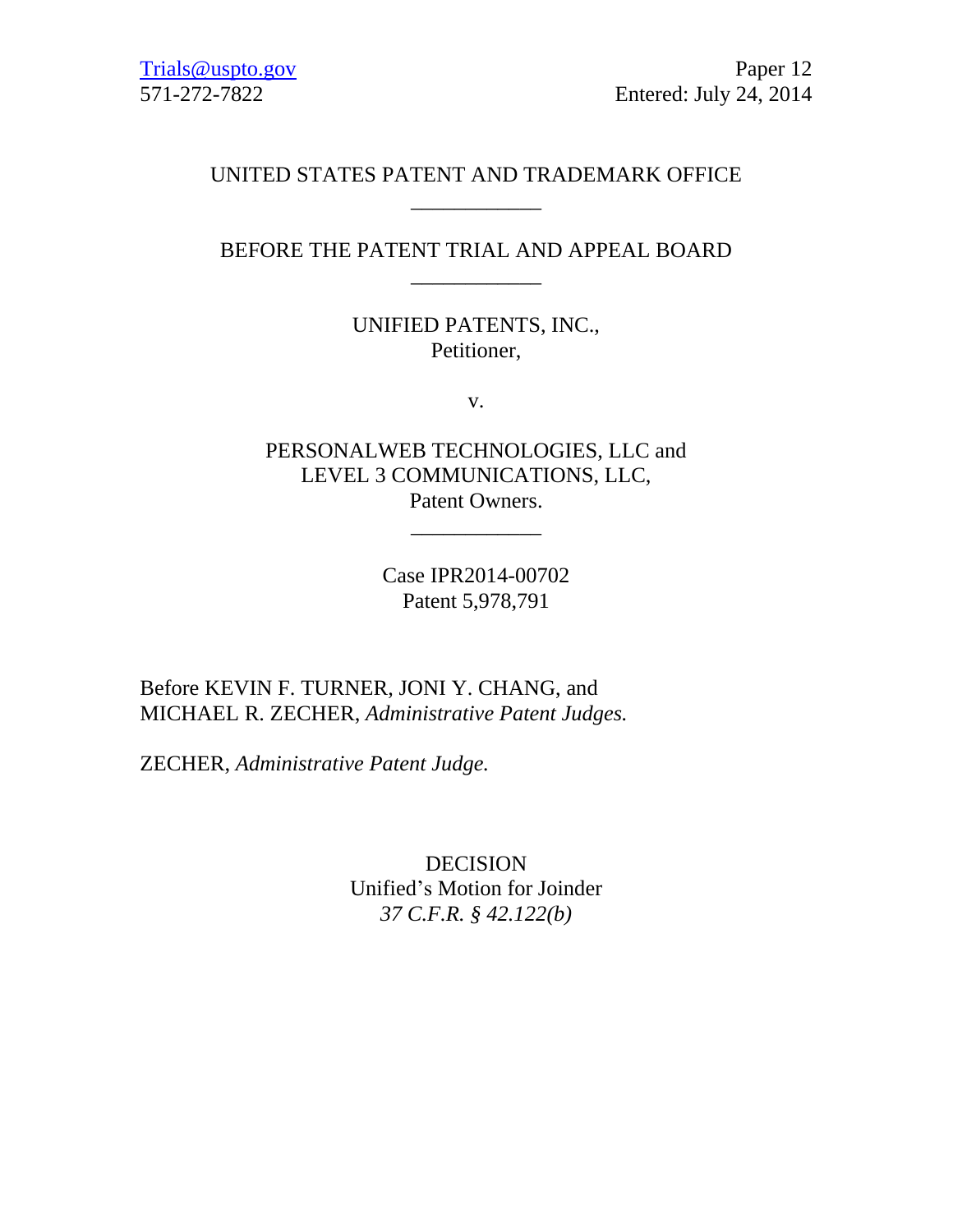$\overline{a}$ 

### I. INTRODUCTION

Unified Patents, Inc. ("Unified") filed a Petition (Paper 1, "Pet.") requesting an *inter partes* review of claims 1–4, 29–33, 35, and 41 of U.S. Patent No. 5,978,791 (the "'791patent") pursuant to 35 U.S.C. § 311 *et seq*., as well as a Motion for Joinder with *Rackspace US, Inc. v. PersonalWeb Techs. LLC*, IPR2014-00057 (Paper 3, "Mot."). Patent Owners, PersonalWeb Technologies, LLC and Level 3 Communications, LLC (collectively, "PersonalWeb"), filed a Patent Owner Preliminary Response (Paper 8, "Prelim. Resp."), along with an opposition to Unified's Motion for Joinder (Paper 9, "Opp."). Shortly thereafter, Unified filed a reply to PersonalWeb's opposition to its Motion for Joinder (Paper 10, "Reply"). For the reasons discussed below, Unified's Motion for Joinder is denied.<sup>1</sup>

### II. ANALYSIS

The America Invents Act ("AIA") created new administrative trial proceedings, including *inter partes* review, as an efficient, streamlined, and cost-effective alternative to district court litigation. The AIA permits the joinder of like proceedings. Based on authority delegated to us by the Director, we have the discretion to join an *inter partes* review with another *inter partes* review. 35 U.S.C. § 315. Section 315(c) provides (emphasis added):

JOINDER. – If the Director institutes an inter partes review, *the Director, in his or her discretion, may join as a party to that inter partes review any person who properly files a petition under section 311* that the Director, after receiving a preliminary response under section 313 or the expiration of the

<sup>&</sup>lt;sup>1</sup> In a decision entered concurrently, Unified's Petition is denied.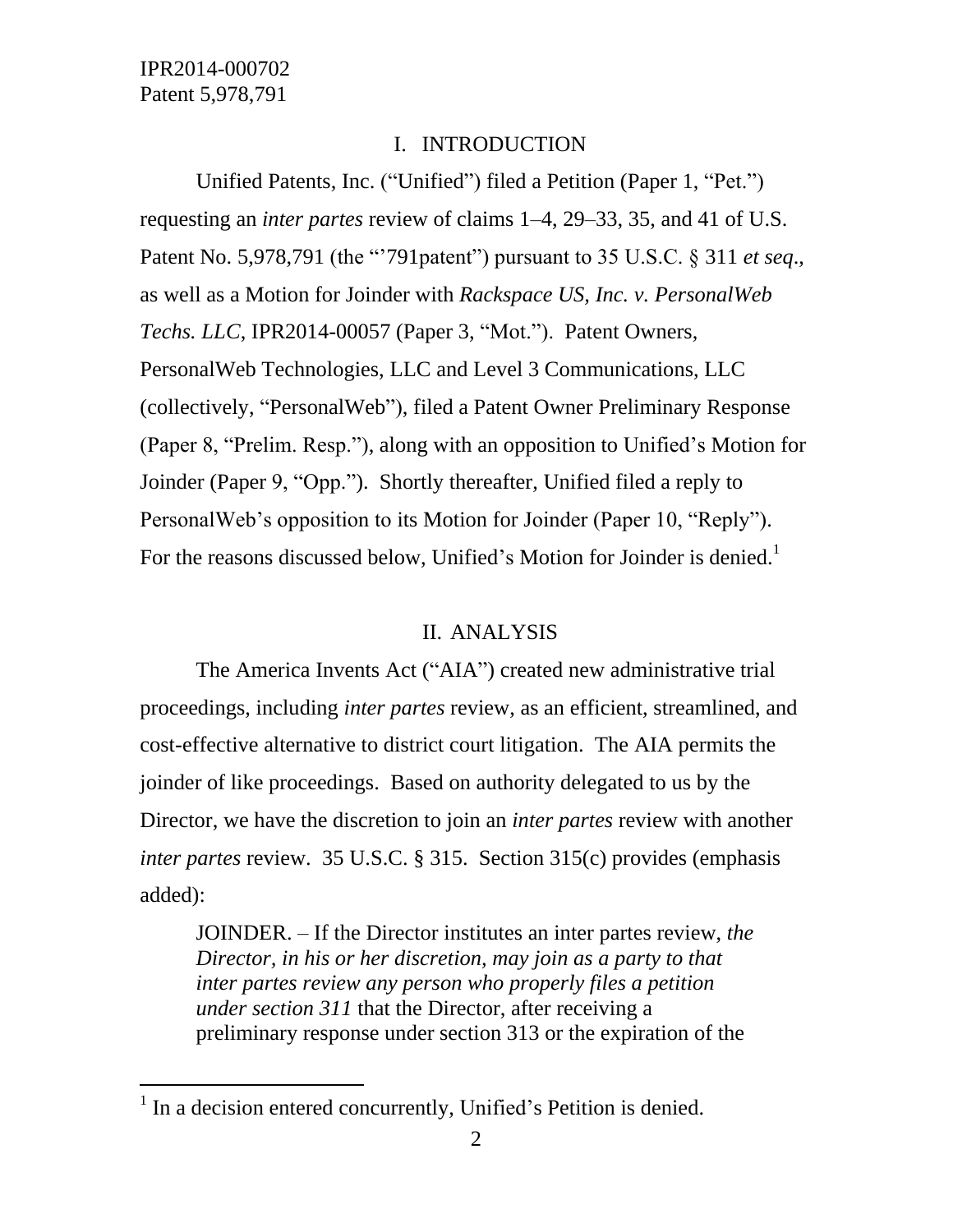time for filing such a response, determines warrants the institution of an inter partes review under section 314.

In the case of joinder, we have the discretion to adjust the time period for issuing a final determination in an *inter partes* review. 35 U.S.C. § 316(a)(11); 37 C.F.R. § 42.100(c).

Joinder may be authorized when warranted, but the decision to grant joinder is discretionary. 35 U.S.C. § 315(c); 37 C.F.R. § 42.122. We will determine whether to grant joinder on a case-by-case basis, taking into account the particular facts of each case, substantive and procedural issues, and other considerations. *See* 157 CONG. REC. S1376 (daily ed. Mar. 8, 2011) (statement of Sen. Kyl) (when determining whether and when to allow joinder, the Office may consider factors including "the breadth or unusualness of the claim scope" and claim construction issues). When exercising our discretion, we are mindful that patent trial regulations, including the rules for joinder, must be construed to secure the just, speedy, and inexpensive resolution of every proceeding. *See* 35 U.S.C. § 316(b); 37 C.F.R. § 42.1(b).

As the moving party, Unified has the burden of proof to establish that it is entitled to the requested relief.  $37 \text{ C.F.R.}$  §§  $42.20(c)$ ,  $42.122(b)$ . When determining whether to grant a Motion for Joinder, we consider many factors, including: (1) time and cost considerations, including the impact joinder would have on the trial schedule; and (2) how briefing and discovery may be simplified. *See* Order Authorizing Motion for Joinder (Paper 15, 4), *Kyocera Corp. v. SoftView, LLC*, IPR2013-00004 (PTAB Apr. 24, 2013); Frequently Asked Question H5 on the Board's website at http://www.uspto.gov/ip/boards/bpai/prps.jsp.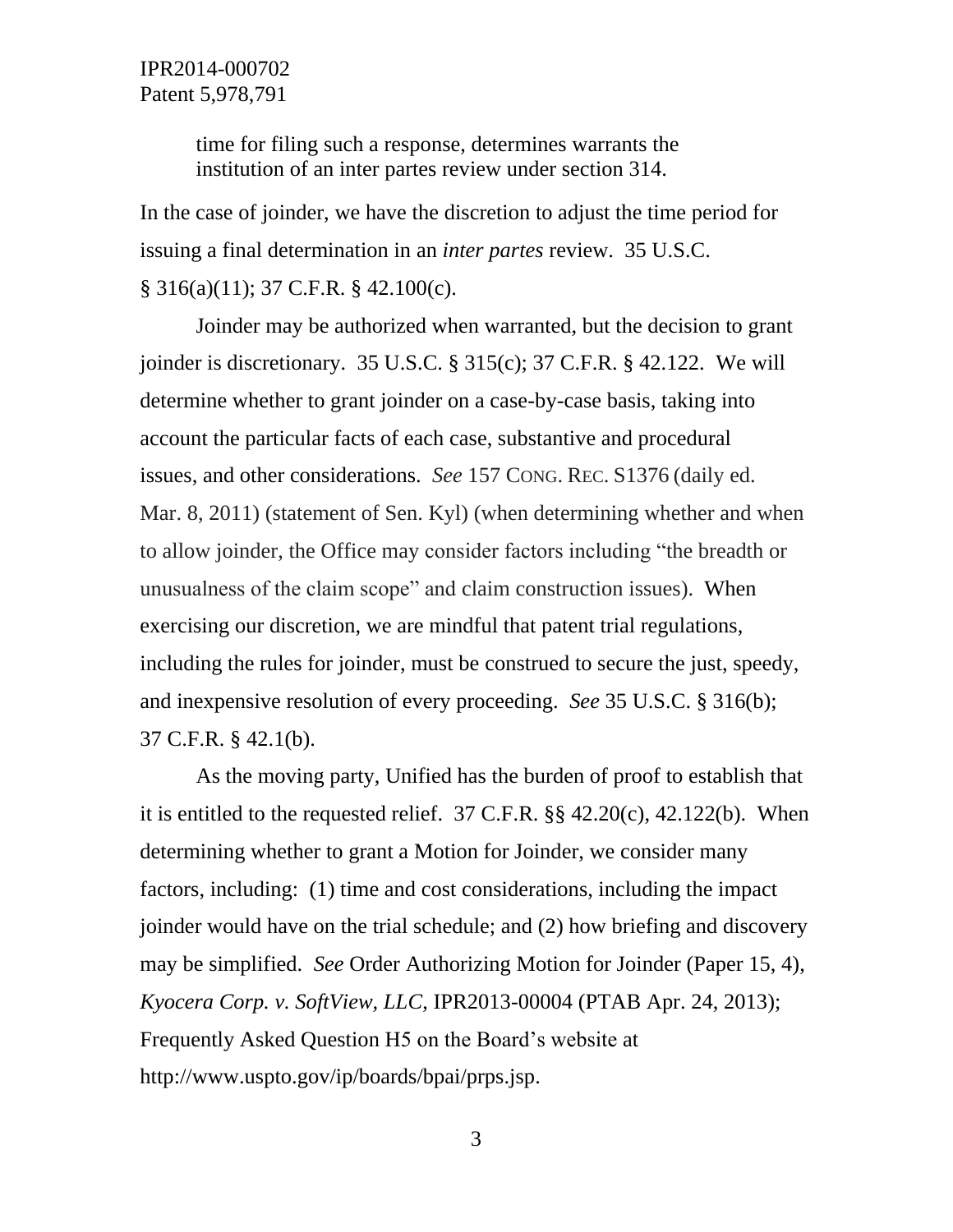## *1. Where two parties file nearly identical petitions in separate proceedings, joinder is not granted "as a matter of right"*

As an initial matter, we are not persuaded by Unified's argument that, if there are two proceedings with nearly identical petitions, the legislative history provides that joinder should be granted "as a matter of right." Mot. 6; Reply 1. As we explained above, Section 315(c) clearly states that we have discretion to join a party. Unified fails to recognize that joinder is not automatic, particularly given the need to complete proceedings in a just, speedy, and inexpensive manner. *See* 35 U.S.C. § 316(b); 37 C.F.R. § 42.1(b); 157 CONG. REC. S1376 (daily ed. Mar. 8, 2011) (statement of Sen. Kyl) ("The Director is given discretion . . . over whether to allow joinder. This safety valve will allow the Office to avoid being overwhelmed if there happens to be a deluge of joinder petitions in a particular case."). Therefore, contrary to Unified's argument, we have discretion under Section 315(c) to join Unified as a party to IPR2014-00057. We turn now to the question of whether that discretion should be exercised based on the particular circumstances of this case.

#### 2. *Substantive Issues*

Unified contends that joinder with IPR2014-00057 is appropriate because its Motion for Joinder is timely, the Petition filed in this proceeding raises no new issues because it is nearly identical to the Petition filed by Rackspace in IPR2014-00057, granting joinder would lead to efficiencies and consistent results, and neither Rackspace nor PersonalWeb would be prejudiced. Mot. 4-6. In response, PersonalWeb contends that joinder with IPR2014-00057 would complicate and delay that proceeding. Opp. 1-3. In particular, PersonalWeb alleges that Unified is an organization that was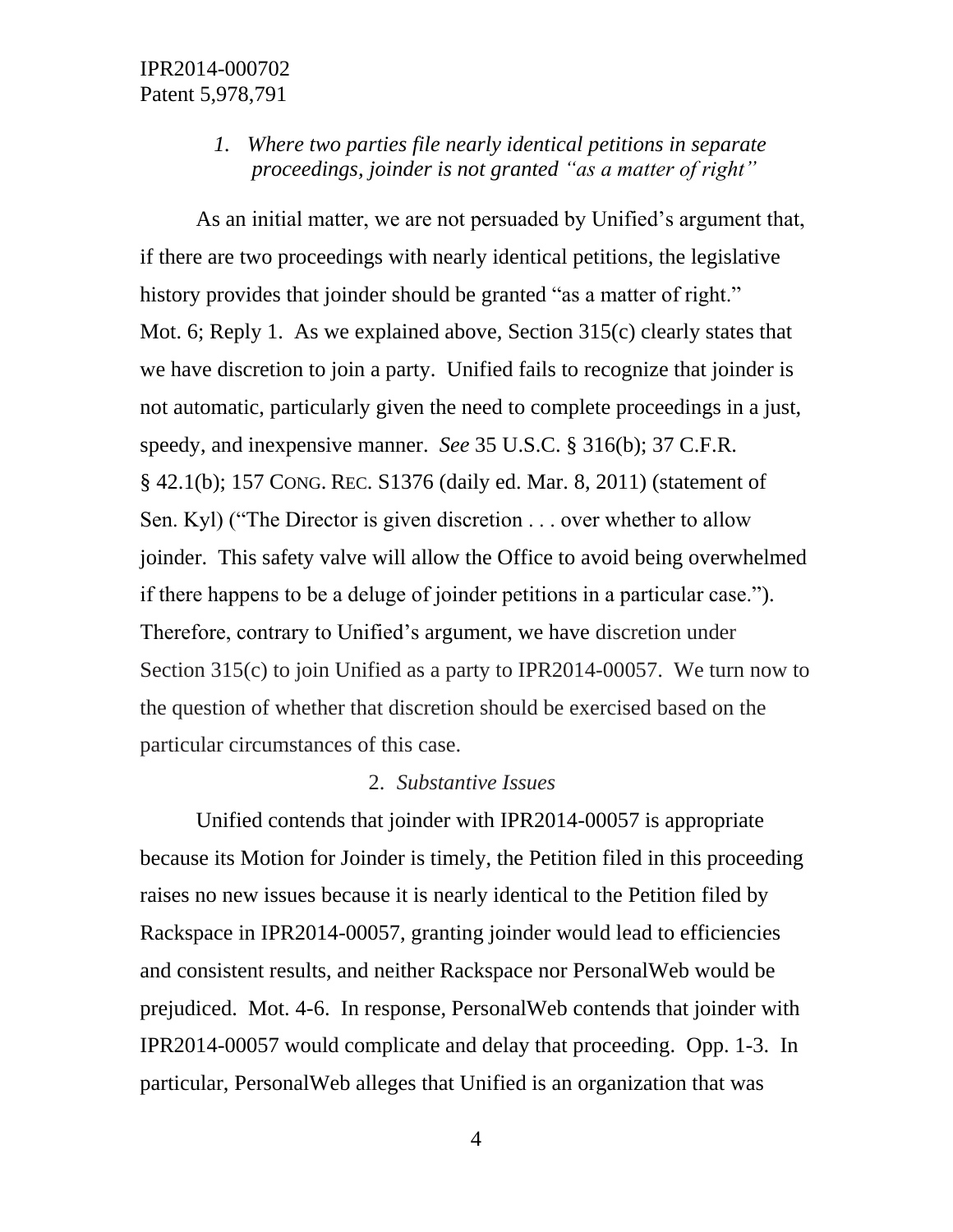formed by Google Inc. and NetApp Inc., amongst others. *Id*. at 2. PersonalWeb then asserts that, because the Petition filed in this proceeding fails to identify all the real parties-in-interest pursuant to 35 U.S.C. § 312(a)(2), it will seek additional discovery regarding whether there are other parties that fund and control Unified. *Id*. at 2–3. In reply, Unified contends that PersonalWeb's argument regarding the real parties-in-interest lacks merit because Unified is an independent company that controls and finances each *inter partes* review that it files without coordinating with its members. Reply 1–2.

Although the grounds of unpatentability, claim construction, and supporting evidence in this proceeding are nearly identical to the grounds of unpatentability, claim construction, and supporting evidence in IPR2014- 00057 (*compare* Pet. 8, 21–58 *with* IPR2014-00057, Paper 9, 7–23, 26), Unified fails to appreciate that this proceeding includes at least one new substantive issue that is not before us in IPR2014-00057. In its Motion for Joinder, Unified states that its organization "*was founded by intellectual property professionals* over concerns with the increasing risk of nonpracticing entities (NPEs) asserting poor quality patents against strategic technologies and industries." Mot. 2 (emphasis added). According to Unified, "the founders [] created *a first-of-its-kind company* whose sole purpose is to deter NPE litigation by protecting technology sectors, like cloud storage." *Id*. (emphasis added). Based on those statements, it is not unreasonable for PersonalWeb to seek authorization for additional discovery in order to determine what companies, if any, fund and control Unified. This potential for additional discovery presents a new substantive issue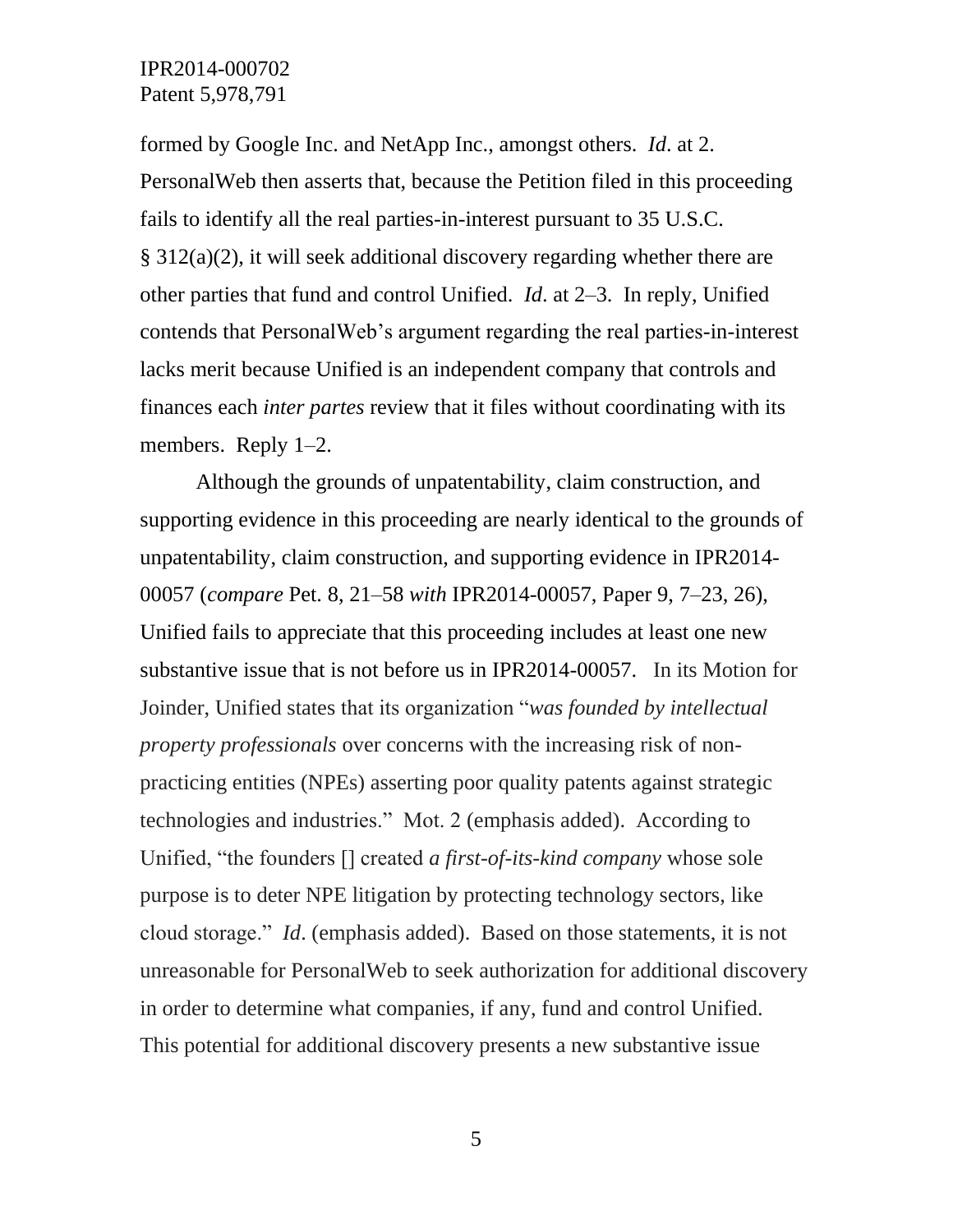beyond what is already before us in IPR2014-00057 and, as a result, weighs in favor of denying Unified's Motion for Joinder.

### 3. *Procedural Issues*

Unified contends that joinder with IPR2014-00057 will have a minimal impact on the trial schedule and allow the Board to complete its review within one year because the Petition filed in this proceeding contains the same grounds of unpatentability instituted in IPR2014-00057. Mot. 6–7. In addition, Unified requests that the Board impose a number of procedural safeguards that it alleges will simplify trial. *Id*. at 7–8. In response, PersonalWeb contends that, given the overlap with at least four other proceedings before the Office that involve the '791 patent, joinder with IPR2014-00057 would waste both judicial and party resources, as well as prejudice PersonalWeb because it would be required to expend significant time and effort defending the '791 patent yet again. Opp. 3–5.

IPR2014-00057 is not just a single case with no other pending related *inter partes* reviews. Instead, IPR2014-00057 is one of five related *inter partes* reviews between Rackspace and PersonalWeb in which a trial has been instituted. The discovery process and trial schedule for IPR2014- 00057 has been coordinated and synchronized with each of the related *inter partes* reviews. For instance, Rackspace and PersonalWeb have stipulated to a single deposition usable in all five trials for each of Rackspace's declarants. IPR2014-00057, Paper 16, 3. As set forth in the Scheduling Orders, DUE DATES 1 through 7 for all five trials are the same, and oral hearings, if requested, will be conducted on the same day. *See, e.g.*, IPR2014-00057, Paper 10, 6. Unified does not explain what impact, if any,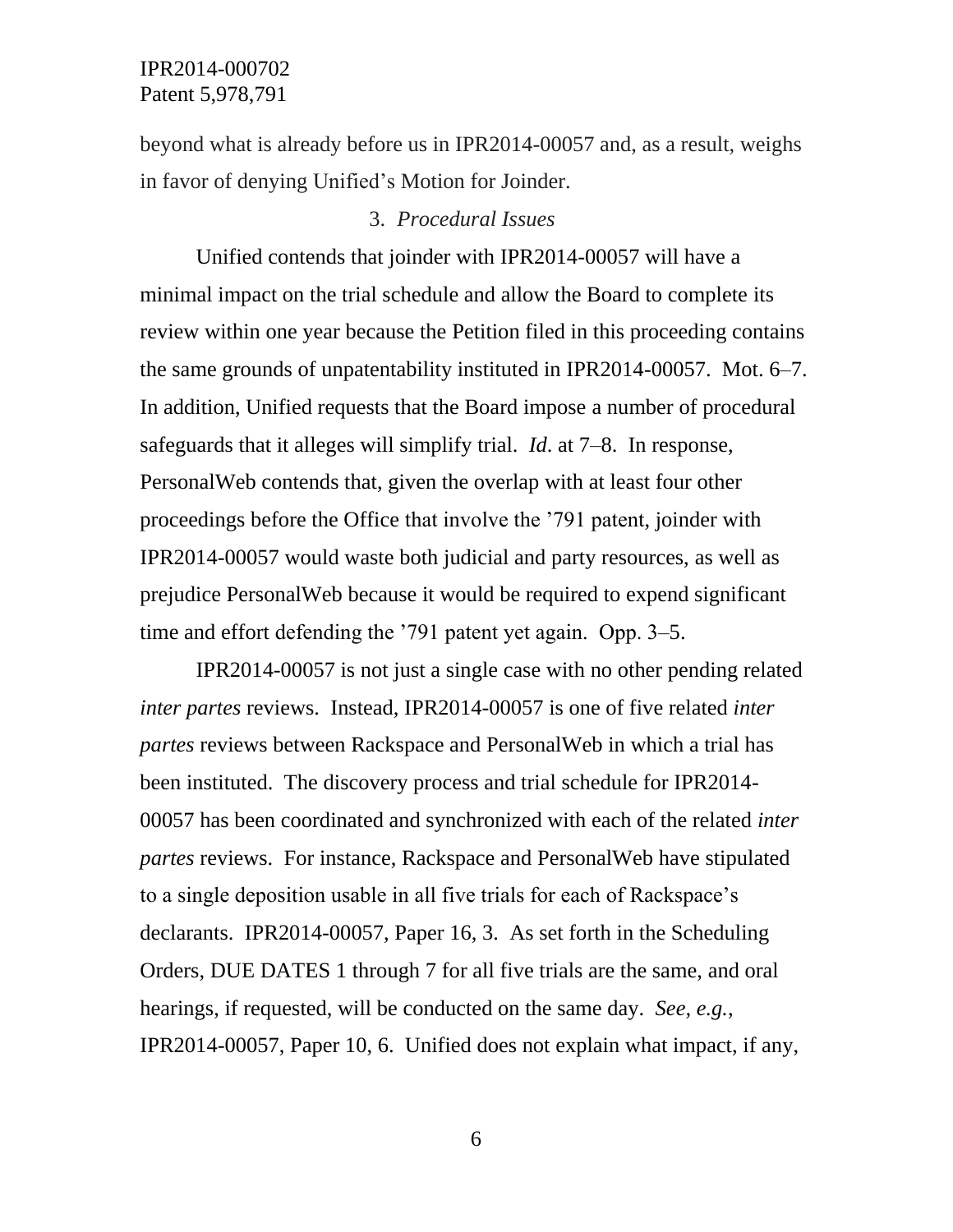joinder will have on the synchronized trial schedules of the five related *inter partes* reviews.

We recognize that the time set forth in 37 C.F.R. § 42.100(c) may be extended by up to six months for good cause by the Chief Administrative Patent Judge, or adjusted by us in the case of joinder. Unified, however, does not address adequately the impact of joinder on the other four related *inter partes* reviews, much less present a good cause showing why the pendency for those proceedings should be extended. As such, joining this proceeding with IPR2014-00057 most likely would affect our ability to complete all five proceedings in a timely manner and, as a result, weighs in favor of denying Unified's Motion for Joinder.

### *4. Other Considerations*

Claims 1–4, 29–33, and 41 of the '791 patent were challenged and, subsequently, instituted in *EMC Corp. v. PersonalWeb Techs., LLC*, IPR2013-00082. IPR2013-00082, Paper 21, 26–33. In a final written decision, we concluded that EMC demonstrated by a preponderance of the evidence that claims 1–4, 29–33, and 41 of the '791 patent were unpatentable as anticipated by or obvious over the same Woodhill reference being asserted in this proceeding. *Compare* IPR2013-00082, Paper 83, 66 *with* Pet. 8, 29–58.

PersonalWeb notes that, although claim 35 of the '791 patent was not challenged in IPR2013-00082, it was challenged in IPR2014-00057 and at issue in a pending *ex parte* reexamination titled U.S. Patent Application No. 90/012,931. Opp. 4, n. 2. PersonalWeb further notes that it appealed our decision in IPR2013-00082 to the United States Court of Appeals for the Federal Circuit. IPR2013-00082, Paper 84. PersonalWeb then contends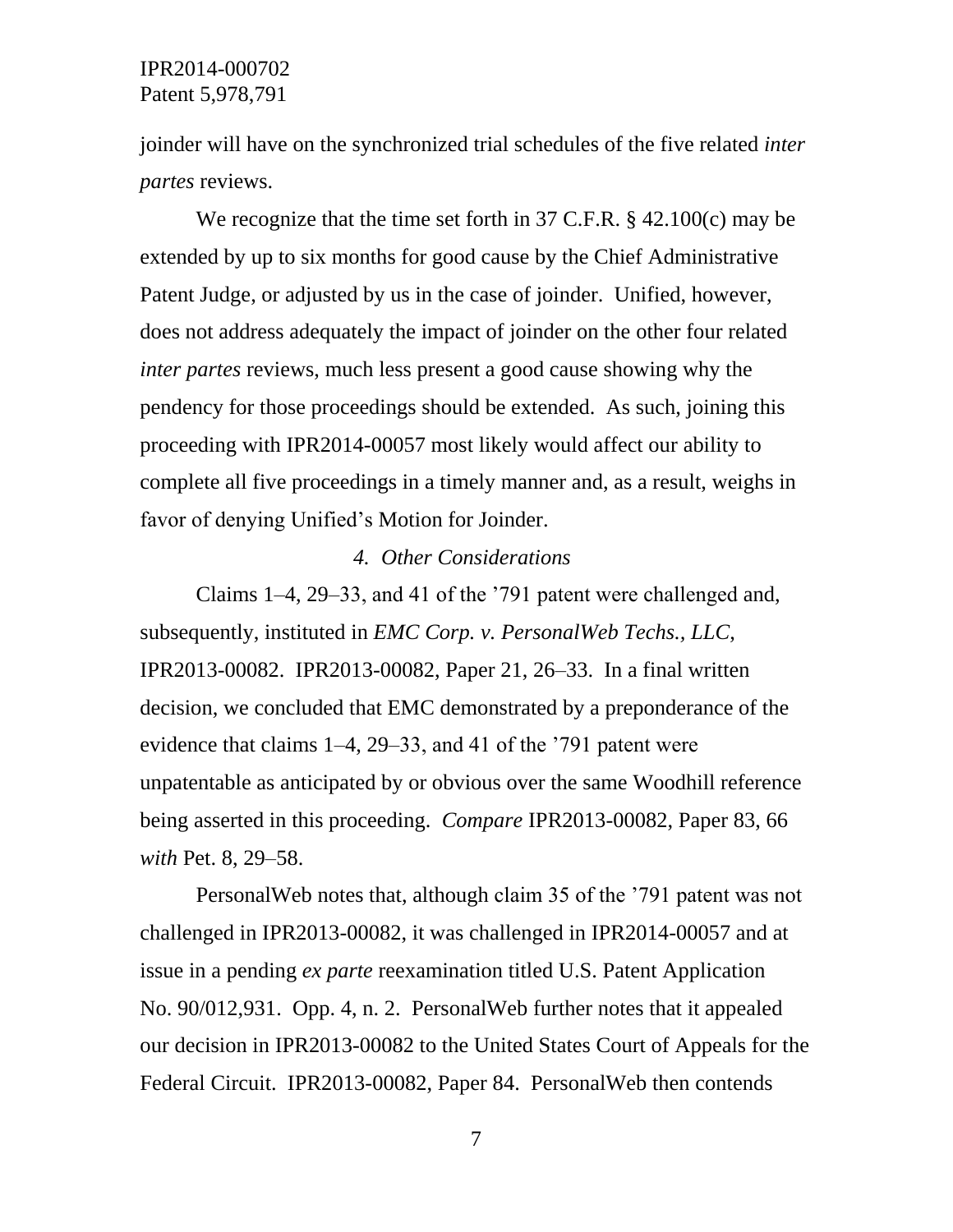that, if the Federal Circuit affirms our decision in IPR2013-00082, it would have been a waste of time, effort, and resources to re-litigate the same issues in this proceeding. Opp. 4. We agree with PersonalWeb.

With the exception of claim 35 of the '791 patent, the pending outcome of IPR2013-00082 before the Federal Circuit may render moot the need to reach a final written decision regarding the patentability of claims 1– 4, 29–33, and 41 of the '791 patent in this proceeding. This reason also weighs in favoring of denying Unified's Motion for Joinder.

### III. CONCLUSION

In summary, Unified has not met its burden of demonstrating that joinder is warranted under the particular circumstances of this case.

#### IV. ORDER

Accordingly, it is ORDERED that Unified's Motion for Joinder with IPR2014-00057 is DENIED.